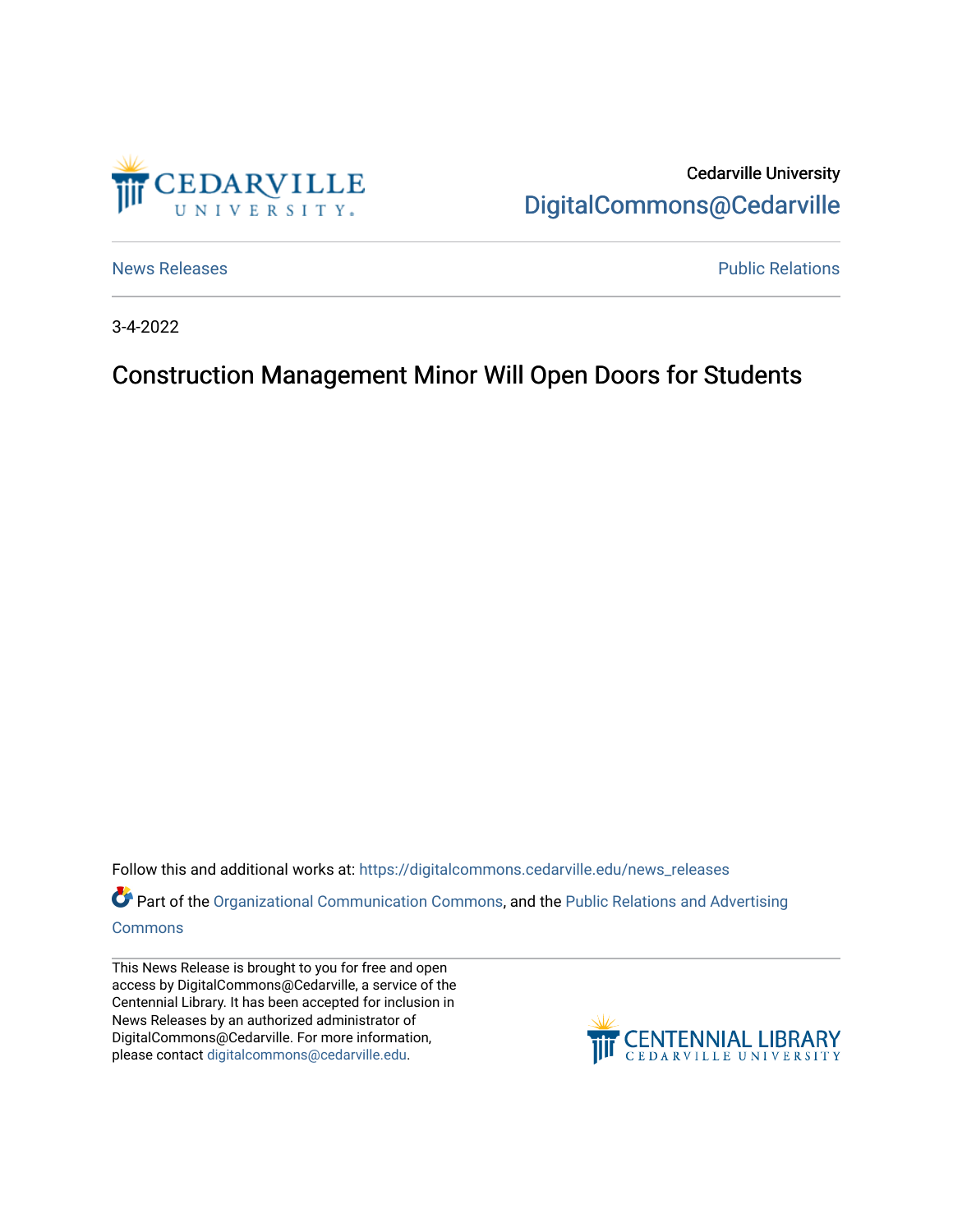## **FOR IMMEDIATE RELEASE March 4, 2022**

**CONTACT:** Mark D. Weinstein Executive Director of Public Relations [937-766-8800](tel:937-766-8800) (o) [937-532-6885](tel:937-532-6885) (m) [Mweinstein@cedarville.edu](mailto:Mweinstein@cedarville.edu) @cedarvillenews

## **Construction Management Minor Will Open Doors for Students**

**CEDARVILLE, OHIO --** A new pathway to careers in construction management is now available for college students pursuing a degree in civil engineering or business management. Leading the way for this new on ramp to the construction management career is a new construction management program at Cedarville University. Through the university's school of business, five courses will provide students with a minor in construction management. The construction management minor, which officially began in the fall 2021 semester, is primarily available for management and civil engineering students who have demonstrated an interest in the construction management industry.

"There are very limited options in this region where you can get an education like the one offered at Cedarville and also be in construction management," said [Rick Prigge,](https://www.cedarville.edu/academic-schools-and-departments/business-administration/undergraduate/faculty/management/prigge-rick) associate professor of management. "This gives an opportunity to those with a civil engineering background who know they're going to be working in construction."

Cedarville students spurred on the creation of the minor.

"Students started asking about construction management," Prigge said. "This minor helps students with the foundational knowledge in the field, which should help students seeking internships and a more clearly defined career path going forward."

Before coming to Cedarville, Prigge owned and managed his own company in construction management, and has earned his Bachelor of Science, Master of Science, and his Ph.D. in construction management. "There was a need that was presented and with this being my background and a passion of mine, why not?" Prigge said.

There will be five courses covered in the construction management minor, including Construction Estimating, Construction Planning and Scheduling, Project Management, Contracts and Delivery Methods, and Construction Materials and Methods. Prigge is optimistic about how the new minor is going to benefit students. Not only do they have the opportunity to add another skill to their tool belts, but it will offer a great deal of versatility in their future careers. "You could be a scheduler, an estimator, a superintendent or a project manager," said Prigge. "There's many different aspects of construction management that people can do."